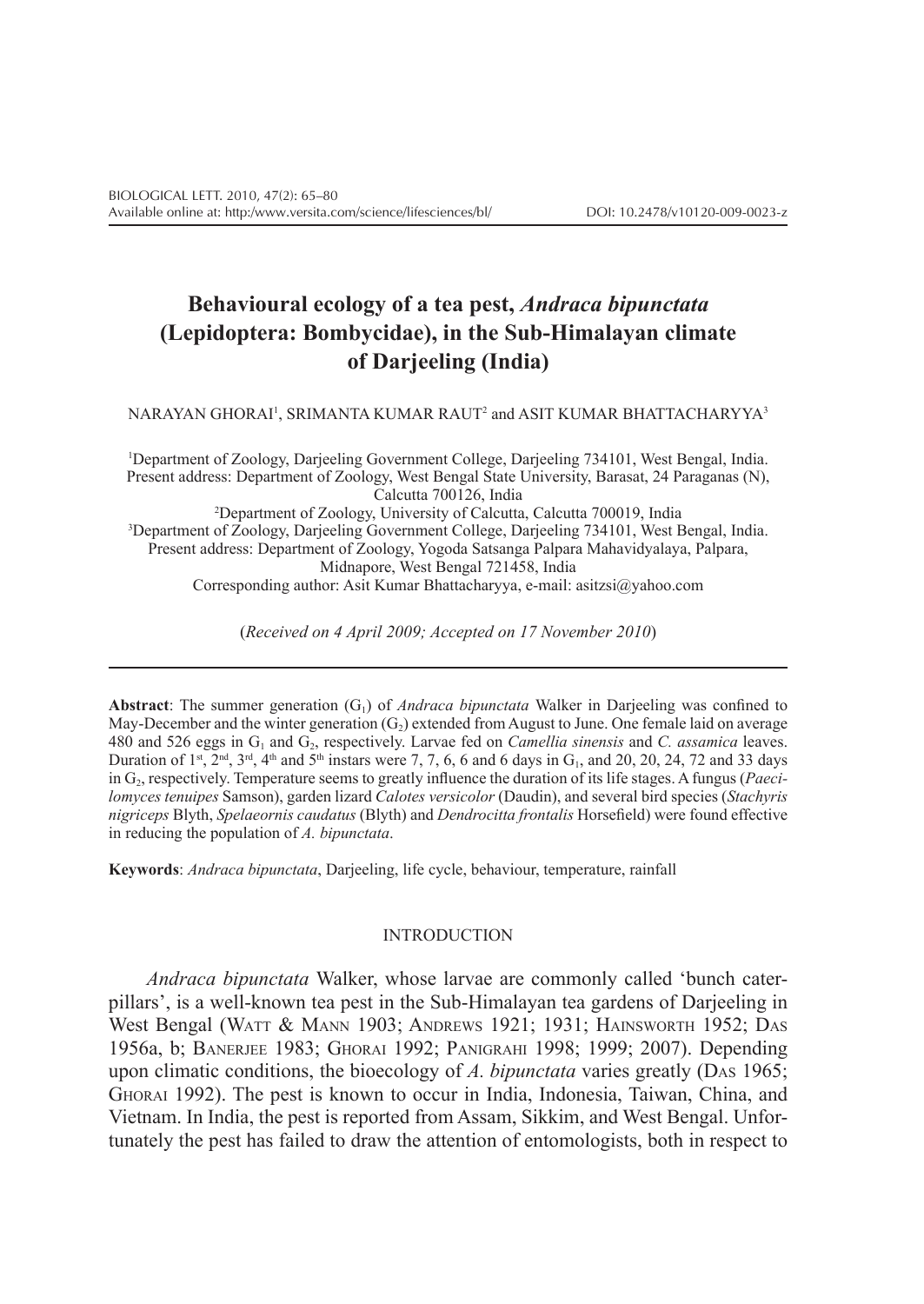bionomics and control measures. Since the occurrence and life-cycle parameters of this pest differ depending on climatic conditions, and as the Darjeeling Sub-Himalayan tea gardens are famous for production of quality tea, it is necessary to study the bio-ecological parameters of *A. bipunctata* there. Considering the above, an attempt was made to study the behavioural ecology of *A. bipunctata* under both laboratory and field conditions in the Sub-Himalayan climatic conditions of Darjeeling.

### MATERIAL AND METHODS

# *Laboratory observations*

The field laboratory was set up in a roofed enclosure, adjacent to the Happy Valley Tea Estate, Darjeeling (altitude 2100 m). Wooden terraria (91 cm  $\times$  61 cm  $\times$ 61 cm) were used for rearing the pest in the field laboratory. Floor of each terrarium was covered with loose, moist soil (layer 2–4 cm thick). The open top of each terrarium was covered with a fine nylon net (1.0 mm mesh size). A few tea branches of either Assamese or Chinese varieties were kept in a conical flask containing water inside each terrarium. The tea branches thus maintained were kept fresh for 35–45 days. The old branches were periodically replaced by fresh ones when needed. Several copulating moth pairs were collected on 27 May 1991. Each moth pair was confined in a separate terrarium. A batch containing 93 eggs was selected for the present study. These eggs, kept in such conditions, gave rise to successive life stages of the summer generation  $(G_1)$ . Fresh and healthy tea branches were introduced after a few days of hatching for larval feeding. A batch of 100 eggs laid by a  $G_1$  female was selected for research on the winter generation  $(G_2)$ . Fresh tea branches were weighed and kept in each terrarium for larval consumption. After larval feeding, branch weight was taken again and the leaf loss was calculated, as an estimate of the amount of the leaves consumed. Additionally, dimensions of selected larval instars were measured with the help of a digital Varnier Caliper on the first and last day of each instar.

#### *Field observations*

Extensive field surveys were conducted every 5 days from May 1991 to June 1992. Numbers of individual morphs of *A. bipunctata* (i.e. eggs, larval instars, pupae, imagos) on 5 infested tea plants were recorded and the mean was calculated to determine the rate of infestation per plant. Due attention was paid to note the natural enemies and their role in influencing the density of *A. bipunctata.*

Weather data were recorded either directly, or collected from the Meteorological Station located at the Central Potato Research Station, Darjeeling (Table 1).

# **RESULTS**

#### *Laboratory observations*

Of the 93 selected G1 eggs*,* 76 eggs hatched (Table 2) in early June 1991, and the unhatched eggs were next removed. The  $1<sup>st</sup>$  instar larvae moulted into  $2<sup>nd</sup>$  instar after 7 days and consequently into  $3<sup>rd</sup>$  instar after another 7 days. The following instars lasted 6 days each. The  $3<sup>rd</sup>$  and  $4<sup>th</sup>$  instar larvae moulted into  $4<sup>th</sup>$  and  $5<sup>th</sup>$  instar larvae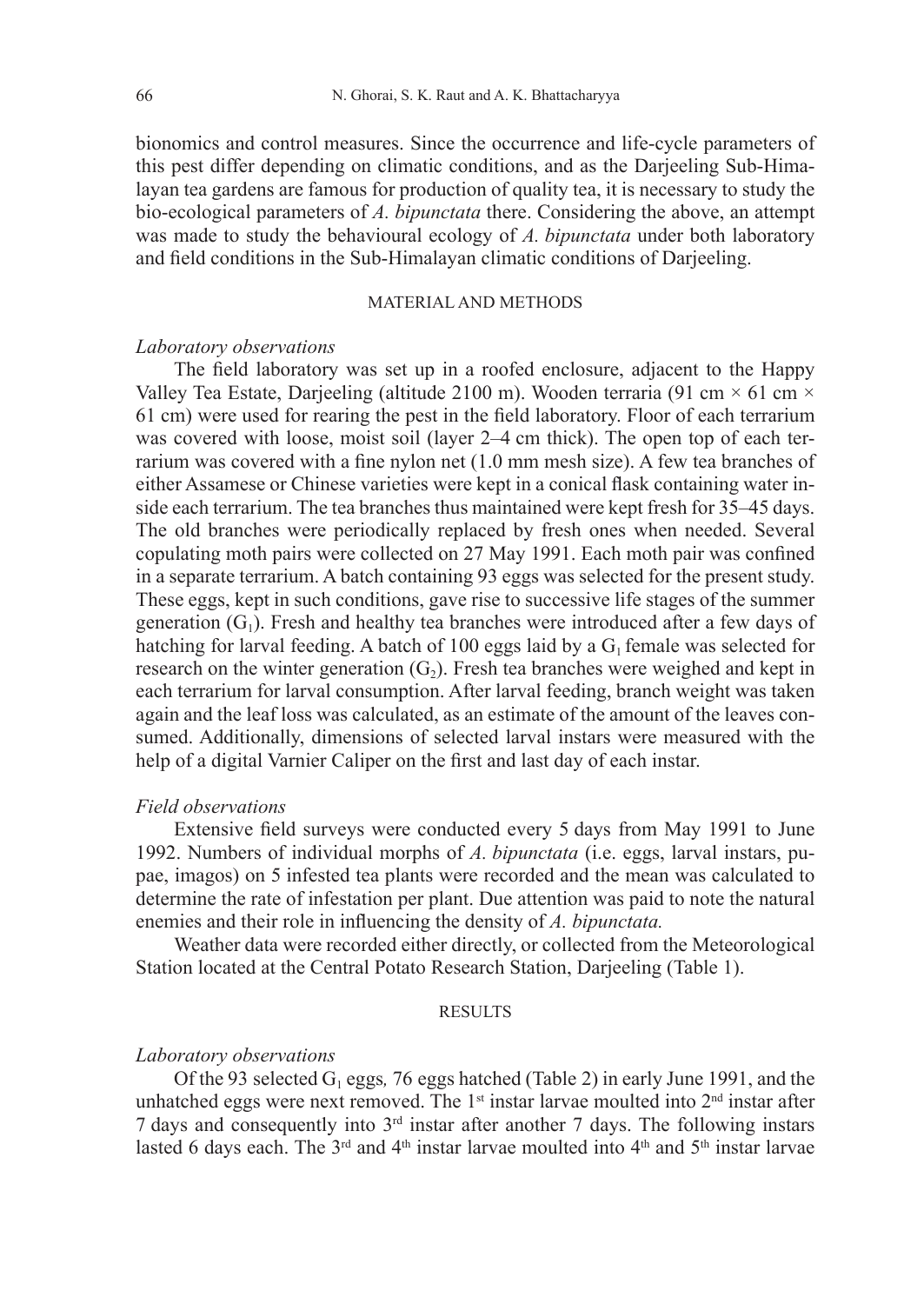|          | Temperature $(^{\circ}C)$ |         |            | Relative humidity | Precipitation |  |
|----------|---------------------------|---------|------------|-------------------|---------------|--|
| Month    | Min<br>Max                |         | Max<br>Min |                   | (cm)          |  |
| May-91   | 18.6                      | 11.5    | 98.8       | 81.1              | 25.97         |  |
| Jun-91   | 19.3                      | 13.5    | 99.5       | 90.8              | 66.84         |  |
| Jul-91   | 20.2                      | 15.1    | 99.5       | 95.4              | 80.72         |  |
| Aug-91   | 19.8                      | 14.6    | 99.4       | 90.1              | 70.01         |  |
| Sep-91   | 18.7                      | 12.9    | 99.5       | 89.5              | 58.16         |  |
| $Oct-91$ | 16.9                      | 9.0     | 97.6       | 80.7              | 0.1           |  |
| $Nov-91$ | 11.2                      | 3.1     | 95.3       | 74.0              | 0.18          |  |
| Dec-91   | 8.2                       | 0.5     | 95.6       | 73.1              | 1.18          |  |
| Jan-92   | 6.8                       | $-0.3$  | 97.4       | 74.9              | 0.68          |  |
| Feb-92   | 6.4                       | $-0.5$  | 98.7       | 80.1              | 2.62          |  |
| Mar-92   | 19.5                      | $8.8\,$ | 91.3       | 65.5              | 50            |  |
| Apr-92   | 18.7                      | 11.3    | 94.5       | 75.4              | 50.2          |  |

Table 1. Climatic parameters of the study area from May 1991 to April 1992

on 21 and 27 July 1991, respectively. The  $5<sup>th</sup>$  instar larvae completed cocoon formation on 2 August 1991. The survival rate of the first 6 individual life stages, i.e. egg to  $5<sup>th</sup>$  instar larva, was  $\geq$ 80% (considering the number of the previous morph as 100%). However, only nearly 53% of pupae metamorphosed into adults.

The  $G_1$  moths started mating 22–63 h after emergence. Males required almost 57 h to start mating, while the females took less time, 22 h. Prior to mating, the females vibrated wings rhythmically and protracted and retracted the conical caudal part for 26–34 min, 20–30 times/min. As a result, the nearby males moved towards the female, and one male (usually the nearest one to the female) reached first and started whirling dance around her within a radius of 30 cm. The female kept vibrating her wings vigorously and extended the genital part to its maximum limit. To facilitate copulation, the male widened its genital aperture for insertion of the protruding female genitalia. Mating was end-to-end. The moths remained in copulation for almost 18 h. The completion of mating was indicated through the act of gradual withdrawal of the caudal-genital part of the female partner. Each individual, irrespective of sex, mated only once in its lifetime.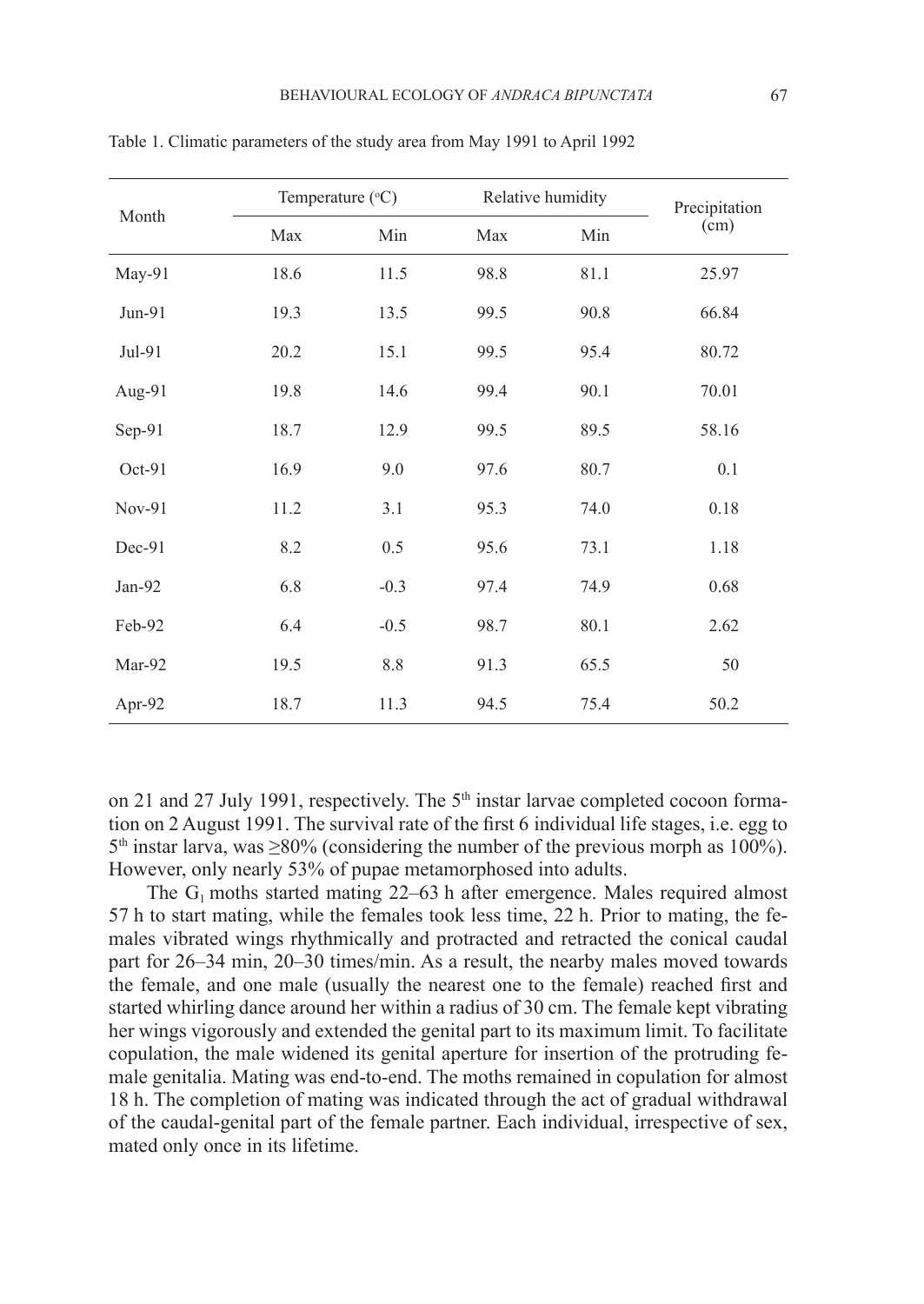The  $G_1$  female did not start oviposition immediately after mating, but 30–63 min after mating the mated females moved slowly towards the leaf margin. Egg-laying started nearly 16 h after mating. The prospective egg-laying female positioned herself on the upper leaf surface, so that the tip of the abdomen could reach the mid-rib of the same leaf. The oval-shaped eggs were deposited in rows. The first row lied along the mid-rib and successive rows almost parallel to the first row. After oviposition the female moved towards the tip of the lamina, along the axis of the leaf. Later on, when egg deposition in the second and subsequent rows was over, the female moved towards the mid-rib of the upper surface of tea leaves. Out of 8 mated females, 4 completed oviposition in a single night, 3 completed it in 2 consecutive nights, and only one laid eggs over 3 consecutive nights. In most cases, oviposition took place at night, but some eggs were also laid during daytime, especially during cloudy weather. If oviposition extended over 2 consecutive nights, the moths released nearly 52% eggs at first night and 48% eggs at second night. In one instance, 42%, 33%, and 25% eggs were deposited on successive nights. The required time for deposition of a single egg varied from 40 s to 55 s. A single female laid 446–502 (on average 480) eggs, and the number of eggs on a leaf varied from 72 to 189. In all cases, more than one leaf was used for egg-laying, but a single leaf was never used for oviposition by more than one female.

For further research, 100 eggs laid by a  $G_1$  female were selected. Only 63 eggs successfully hatched into  $1<sup>st</sup>$  instar  $G_2$  larvae, and all instars lasted much longer than in  $G_2$  (Table 2). The  $G_2$  adults emerged from cocoons on 4 June 1992. The highest (89%) and lowest (41%) survival rates in  $G_2$  were exhibited by 1<sup>st</sup> instar and pupa, respectively.

The newly emerged  $G_2$  moths exhibited very similar behavioural patterns during courtship and mating as those shown by  $G_1$  adults.  $G_2$  males started mating almost 63 h after emergence. The mating pairs remained in copulation for more than 22 h.

Egg-laying started almost 23 h after  $G_2$  mating and the egg-laying behaviour was very similar to that described earlier. However, females required 51–58 s for deposition of an egg. The number of eggs produced by a female ranged from 476 to 546 (average 526).

 Because of a shortage of males, a few females could not mate, and flied randomly for hours before depositing a good number of eggs and died. However, these eggs never hatched into larvae.

### *Description of morphs*

**Egg.** The freshly laid eggs were light yellow, hard, leathery, and oval. On average, an egg was about 1.34 mm long, 1.12 mm wide, and 1.23 mg in weight. The eggs turned reddish yellow between days 10 and 11 in  $G<sub>1</sub>$ , and between days 31 and  $32$  in  $G<sub>2</sub>$ . Next, they turned grey between days 14 and 15 in summer, and between days 41 and 42 in winter. The micropylar region looked like a blackish spot at the time of hatching. Nearly 3% eggs of a clutch did not show any change of colouration and never hatched.

**First instar.** The 1<sup>st</sup> instar larvae were pale yellow, with the head-capsule black, body segmentation distinct, and the crochets ill-developed. The larvae secreted a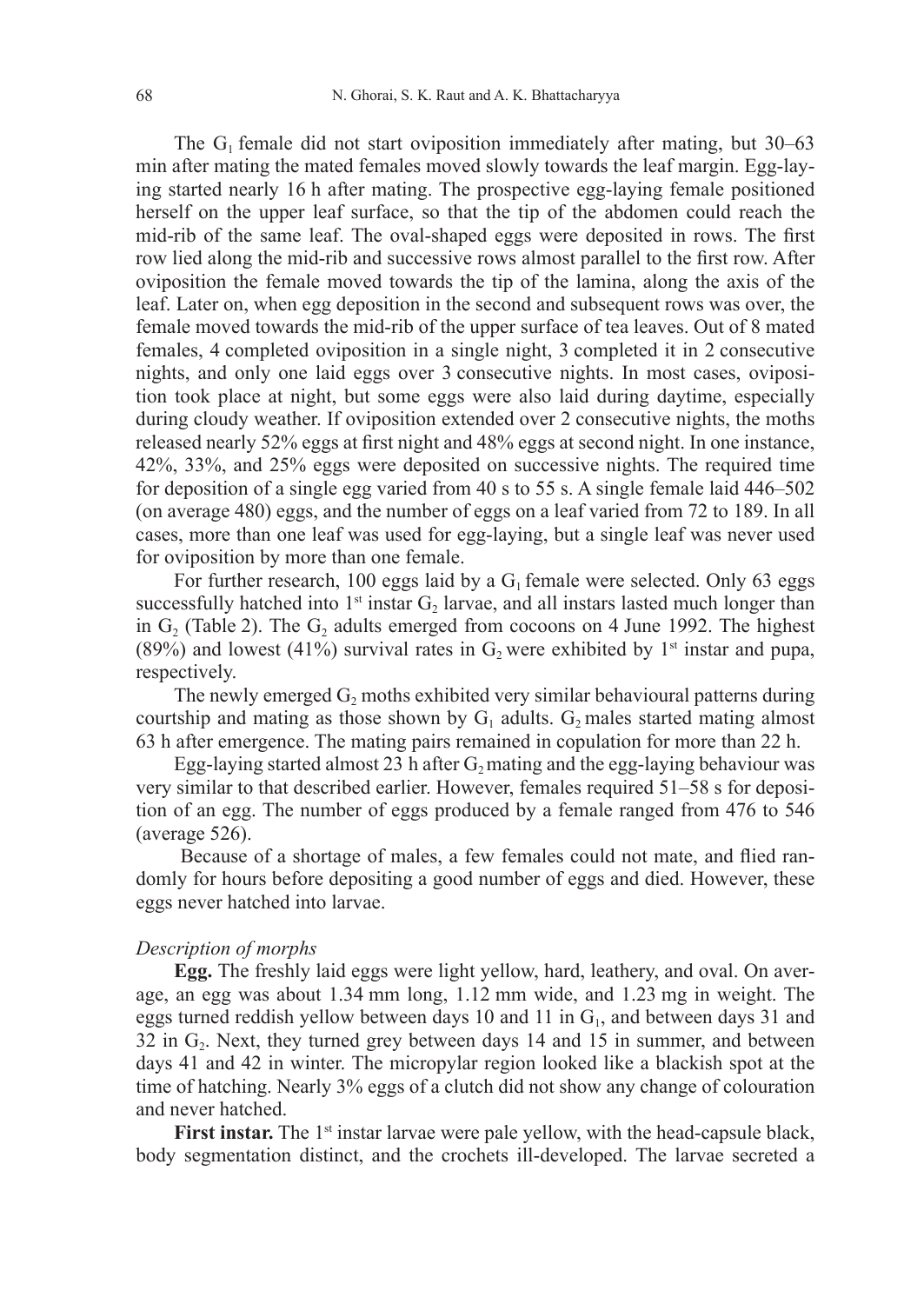| Morph                     | Starting date | Duration (days) | Number $(\% )$ of<br>morphs* | Survival rate<br>$(\%)$ ** |  |
|---------------------------|---------------|-----------------|------------------------------|----------------------------|--|
| $G_1$ generation          |               |                 |                              |                            |  |
| Egg                       | 7 Jun 1991    | 24              | 93                           | 81.72                      |  |
| Larva                     |               |                 |                              |                            |  |
| $1st$ instar              | 1 Jul 1991    | $\tau$          | 76 (81.72)                   | 80.26                      |  |
| $2nd$ instar              | 8 Jul 1991    | $\tau$          | 61(65.57)                    | 80.33                      |  |
| $3rd$ instar              | 15 Jul 1991   | 6               | 49 (52.69)                   | 87.75                      |  |
| $4th$ instar              | 21 Jul 1991   | 6               | 43 (46.24)                   | 88.37                      |  |
| $5th$ instar              | 27 Jul 1991   | 6               | 38 (40.86)                   | 89.47                      |  |
| Pupa (cocoon)             | 2 Aug1991     | 34              | 34 (36.55)                   | 52.94                      |  |
| Imago                     | 2 Sep 1991    | $\overline{4}$  | 18 (19.35)                   | ND                         |  |
| G <sub>2</sub> generation |               |                 |                              |                            |  |
| Egg                       | 8 Sep 1991    | 46              | 100                          | 63.00                      |  |
| Larva                     |               |                 |                              |                            |  |
| $1st$ instar              | 24 Oct 1991   | 20              | 63(63.00)                    | 88.88                      |  |
| $2nd$ instar              | 13 Nov 1991   | 20              | 56 (56.00)                   | 76.78                      |  |
| 3rd instar                | 3 Dec 1991    | 24              | 43 (43.00)                   | 79.06                      |  |
| 4 <sup>th</sup> instar    | 27 Dec 1991   | 72              | 34 (34.00)                   | 79.41                      |  |
| 5 <sup>th</sup> instar    | 8 Mar 1992    | 33              | 27(27.00)                    | 81.48                      |  |
| Pupa (cocoon)             | 10 Apr 1992   | 55              | 22(22.00)                    | 40.90                      |  |
| Imago                     | 4 Jun 1992    | 6               | 9(9.00)                      | ND                         |  |

Table 2. Life-cycle parameters of *Andraca bipunctata* of the summer  $(G_1)$  and winter  $(G_2)$  generations

\* Numbers in brackets are expressed as % of the initial number of morphs (i.e. 93 in  $G_1$  and 100 in  $G<sub>2</sub>$ ), considered as 100%. \*\* Survival rate is expressed as % of the number of the previous morph, considered as  $100\%$ . ND = not determined

sticky substance forming a fine thread-like structure, which helped them in hanging in case of any accidental displacement from the leaves or twigs. Newly emerged larvae did not show any movement for 6–8 h. Later they started to crawl but spent almost 24 h on the lower surface of a particular leaf. The larvae did not take any food during this period and later on started feeding from the leaf margin, on which they were lodged. The veins and venules were left, as the larvae preferred the chlorophyll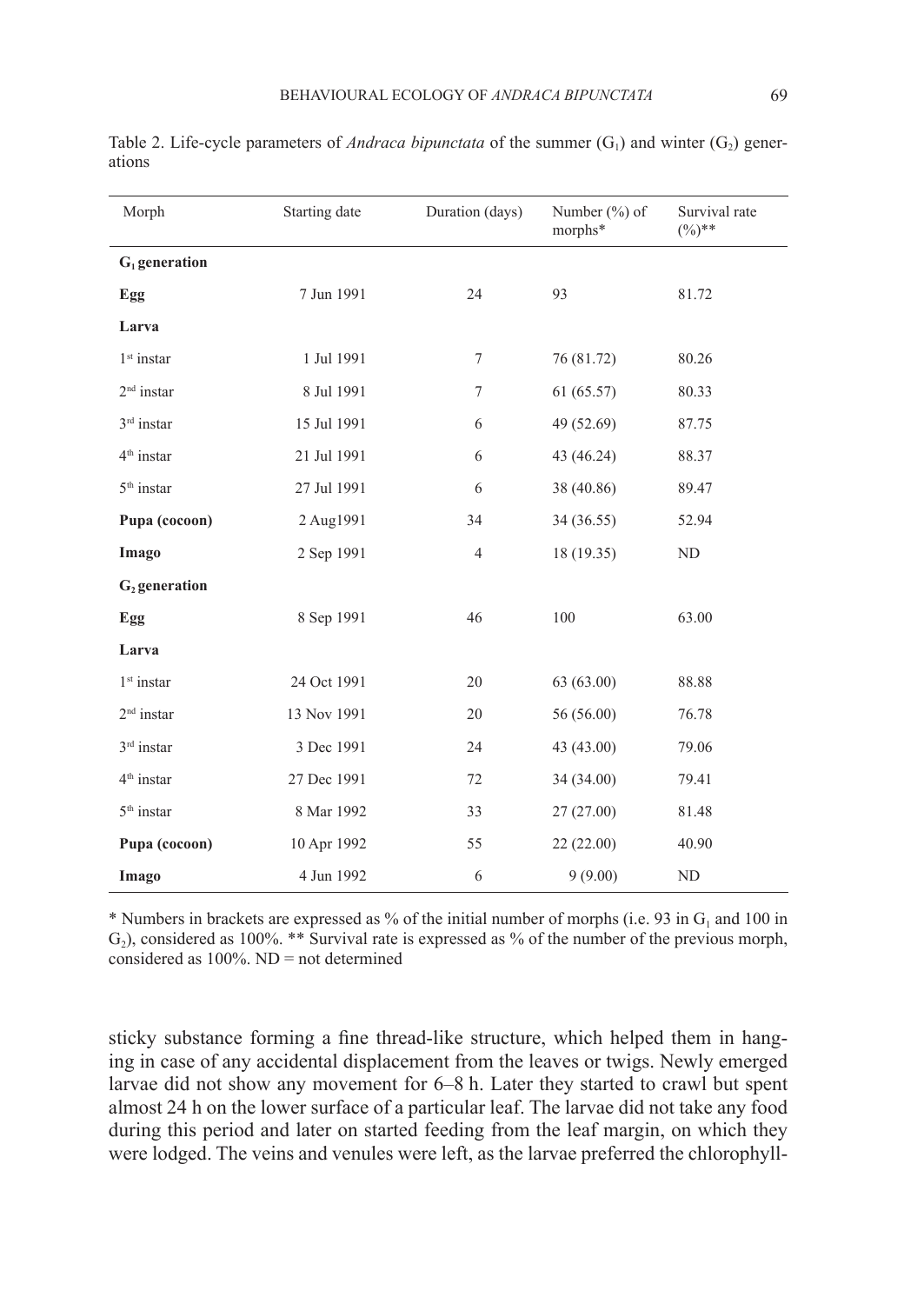rich leaf lamina. As a result of feeding, the pale yellowish body colour of larvae gradually turned dark yellow.

**Second instar.** The larva was characterized by greyish body, with 7 longitudinal equidistant stripes: 1 mid-dorsal, and 3 lateral ones on each side of the body. The larvae made a network of innumerable mucoid threads on the leaf surface. After moulting, the larvae remained without food for the first 5 h. Later, the larvae moved to fresh green leaves. In case of accidental slipping, the larvae spent hours hanging on the mucoid thread until they became successful in settling on stems again.

**Third instar.** Morphologically the  $3<sup>rd</sup>$  instar larva was similar to the  $2<sup>nd</sup>$  instar larva in having the intersegmental brownish transverse stripes. The appendages were prominent and stout and the prolegs were provided with powerful crochets.

**Fourth instar.** The larvae had grey to blackish body colouration, and yellow dorsal-intersegmental stripes. Ventrally, 3 prominent longitudinal stripes (1 median and 2 lateral) were present. Abdominal appendages (prolegs) terminated by powerful crochets. The larvae formed clusters on twigs and the upper surface of leaves.

**Fifth instar.** Fifth instar larva had curved penultimate appendages and had brighter colouration than the  $4<sup>th</sup>$  instar larva. Other characteristic features were similar to 4<sup>th</sup> instar larvae. Usually the larvae formed an aggregation on the tea plant in the form of a bunch, hence the name 'bunch caterpillars'. All the larvae had 3 thoracic and 9 abdominal segments, with 3 pairs of thoracic and 5 pairs of abdominal appendages.

**Moulting.** Prior to moulting into the next stage, all larval stages stopped feeding for almost 24 h. During the first quarter, the larvae excreted faecal matter frequently, and moulting started at the last quarter. Larval cuticle split at the dorsal surface of the first thoracic segment, and the next larval instar emerged within 8–12 min. The white colouration of the head-capsule of the freshly moulted larva gradually turned black. Freshly moulted  $2<sup>nd</sup>$ ,  $3<sup>rd</sup>$  and  $4<sup>th</sup>$  instar larvae were generally smaller than the previous instar stages. Data on the length, width, and weight of individual instar stages are presented in Table 3.

Cocoon formation. Prior to cocoon formation, 5<sup>th</sup> instar larvae remained motionless for 2–3 h and discharged faecal matter frequently. Later the larvae slowly moved to the floor of the terrarium and collected 1–2 dry tea leaves. If no dry leaves were available, the larvae took fallen green leaves, stems, twigs, or even paper strips. The  $G_1$  larvae climbed up the branches of the tea plant with leaves in their mouth. In contrast,  $G<sub>2</sub>$  larvae did not climb up the branches but crawled only to a certain height (7–8 inches) of the terrarium wall and started cocoon formation. For cocoon formation, the larva fixed the margin of 2 leaves with saliva. In most cases, anterior and posterior ends of the cocoon nest were left open. After placing itself inside the leaf nest, the larva started spinning the cocoon by moving its head in "8" pattern. It took 3–7 s to complete one such "8" pattern. This procedure was repeated many times and the formation of the cocoon on the anterior side was completed within 90–180 min. After fixing the anterior end of the cocoon the larva changed its position and moved towards the posterior end and continued spinning in the same manner. Inside the cocoon, the larva most probably kept itself engaged in the formation of cocoon wall at the middle portion of the leaf nest. However, the exact mechanism of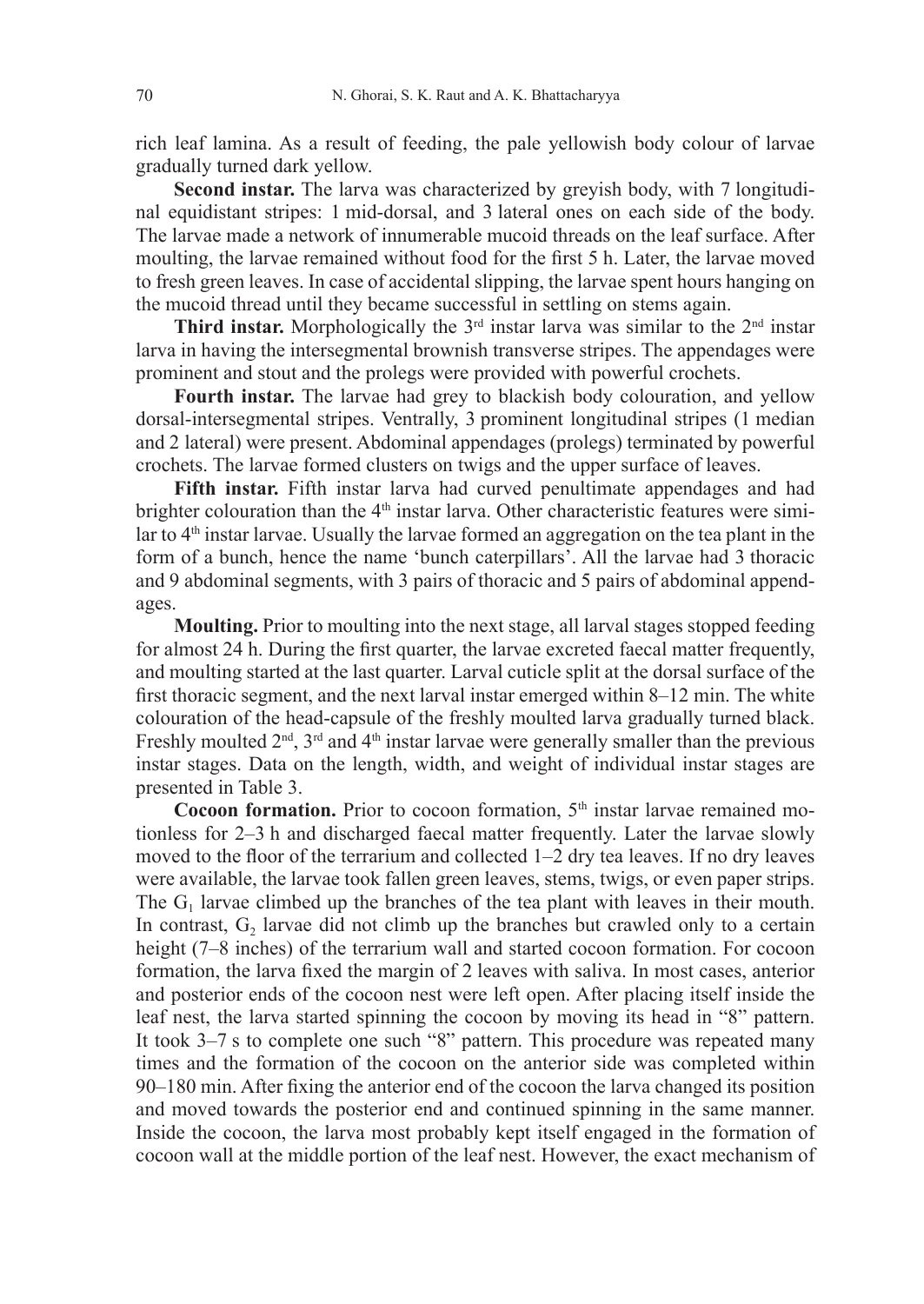| ١                             |                  |
|-------------------------------|------------------|
|                               |                  |
|                               |                  |
|                               |                  |
|                               |                  |
|                               |                  |
|                               |                  |
|                               |                  |
|                               |                  |
|                               |                  |
|                               |                  |
|                               |                  |
|                               |                  |
|                               |                  |
|                               |                  |
| ì<br>ļ<br>)                   |                  |
|                               |                  |
|                               |                  |
|                               |                  |
|                               |                  |
|                               |                  |
|                               |                  |
| Ī<br>$\overline{\phantom{a}}$ |                  |
| ļ                             |                  |
|                               |                  |
|                               |                  |
|                               |                  |
|                               |                  |
|                               |                  |
|                               |                  |
|                               |                  |
|                               |                  |
|                               |                  |
|                               |                  |
| ij                            |                  |
|                               |                  |
|                               |                  |
|                               |                  |
|                               |                  |
|                               |                  |
| I                             |                  |
|                               |                  |
|                               |                  |
| $-11$                         |                  |
|                               |                  |
| l                             |                  |
| ו<br>ו<br>ו<br>Ì              |                  |
| I                             |                  |
|                               |                  |
|                               |                  |
|                               |                  |
|                               |                  |
| l                             |                  |
| J                             |                  |
| $\frac{1}{2}$<br>l            |                  |
| )                             |                  |
| I                             |                  |
|                               |                  |
| くくり                           |                  |
|                               |                  |
| l                             |                  |
| j                             |                  |
| l                             |                  |
| ١<br>¢                        |                  |
|                               |                  |
| $\frac{1}{2}$                 | j<br>Ľ<br>j<br>Ş |
|                               |                  |

|                                                                                                                                                                                     | Leaf loss per larva<br>(mg) | 77.39±0.37                   | $60.56 \pm 0.48$           | $155.61 \pm 0.54$  | $138.61 \pm 0.25$ | $266.22 \pm 2.69$ | $208.48 + 5.75$   | 1828.02±6.08     | $1329.42 \pm 2.11$ | 5989.66±13.39   | 5143.24±7.82    |
|-------------------------------------------------------------------------------------------------------------------------------------------------------------------------------------|-----------------------------|------------------------------|----------------------------|--------------------|-------------------|-------------------|-------------------|------------------|--------------------|-----------------|-----------------|
| Table 3. Comparison of growth rate (mean $\pm$ S.D.) in larval Andraca bipunctata of the summer (G <sub>1</sub> ) and winter (G <sub>2</sub> ) generations in relation to leaf loss | Body weight (mg)            | $3.70 \pm 0.35$<br>last day  | $3.90 \pm 0.11$            | $23.02 \pm 0.35$   | $21.87 \pm 0.43$  | $118.87\pm0.43$   | $113.75 \pm 0.29$ | 790.60±0.46      | $726.22 + 4.59$    | 2254.87±6.21    | 2347.60±2.33    |
|                                                                                                                                                                                     |                             | $1.30 \pm 0.20$<br>first day | $0.85 \pm 0.06$            | $4.02 \pm 0.35$    | $4.27 + 0.05$     | $22.0 + 1.73$     | 19.75±0.29        | $98.77 \pm 0.55$ | 85.73±0.61         | 724.87±0.43     | 759.80±5.31     |
|                                                                                                                                                                                     | Body width (mm)             | $1.20 + 0.11$<br>last day    | 1.35±0.035                 | $1.65 \pm 0.058$   | $1.86 \pm 0.02$   | $2.85 \pm 0.01$   | $3.64 \pm 0.12$   | $5.45 \pm 0.18$  | $5.75 \pm 0.29$    | $8.25 \pm 0.29$ | $7.75 \pm 0.29$ |
|                                                                                                                                                                                     |                             | $0.82 + 0.05$<br>first day   | $0.65 \pm 0.10$            | $1.15 \pm 0.6$     | $1.25 \pm 0.02$   | $1.65 \pm 0.06$   | $1.77 \pm 0.03$   | $2.92 \pm 0.05$  | $2.75 \pm 0.29$    | $6.05 \pm 0.10$ | $5.90 + 0.26$   |
|                                                                                                                                                                                     |                             | $8.75 \pm 0.29$<br>last day  | $8.75 \pm 0.29$            | $14.5 \pm 0.5$     | 15.5±0.58         | 24.75±0.50        | $25.25 \pm 0.50$  | 43.50±0.58       | 44.50±0.58         | 67.50±0.58      | 68.75±0.50      |
|                                                                                                                                                                                     | Body length (mm)            | $4.25 + 0.29$<br>first day   | $3.62 \pm 0.25$            | $8.75 \pm 0.29$    | $8.62 \pm 0.25$   | $14.75 \pm 0.50$  | 13.50±0.58        | $21.50 + 0.58$   | $20.25 \pm 0.05$   | 48.50±0.58      | 44.50±0.58      |
|                                                                                                                                                                                     | Duration (days)             | $\overline{ }$               | $20\,$                     | Γ                  | 20                | 6                 | $\overline{24}$   | ৩                | 72                 | $\circ$         | 33              |
|                                                                                                                                                                                     | Generation                  | $\bar{\mathbb{G}}$           | $G_2$                      | $\bar{\mathbb{G}}$ | ර                 | 5                 | $G^2$             | σ                | $\mathbb{G}^2$     | σ               | $G^2$           |
| (mg)                                                                                                                                                                                | Instar                      |                              | $\overline{\phantom{a}}^t$ |                    | $2^{\rm nd}$      |                   | 3 <sup>rd</sup>   | $\ddot{=}$       |                    |                 | 5 <sup>th</sup> |

# BEHAVIOURAL ECOLOGY OF *ANDRACA BIPUNCTATA* 71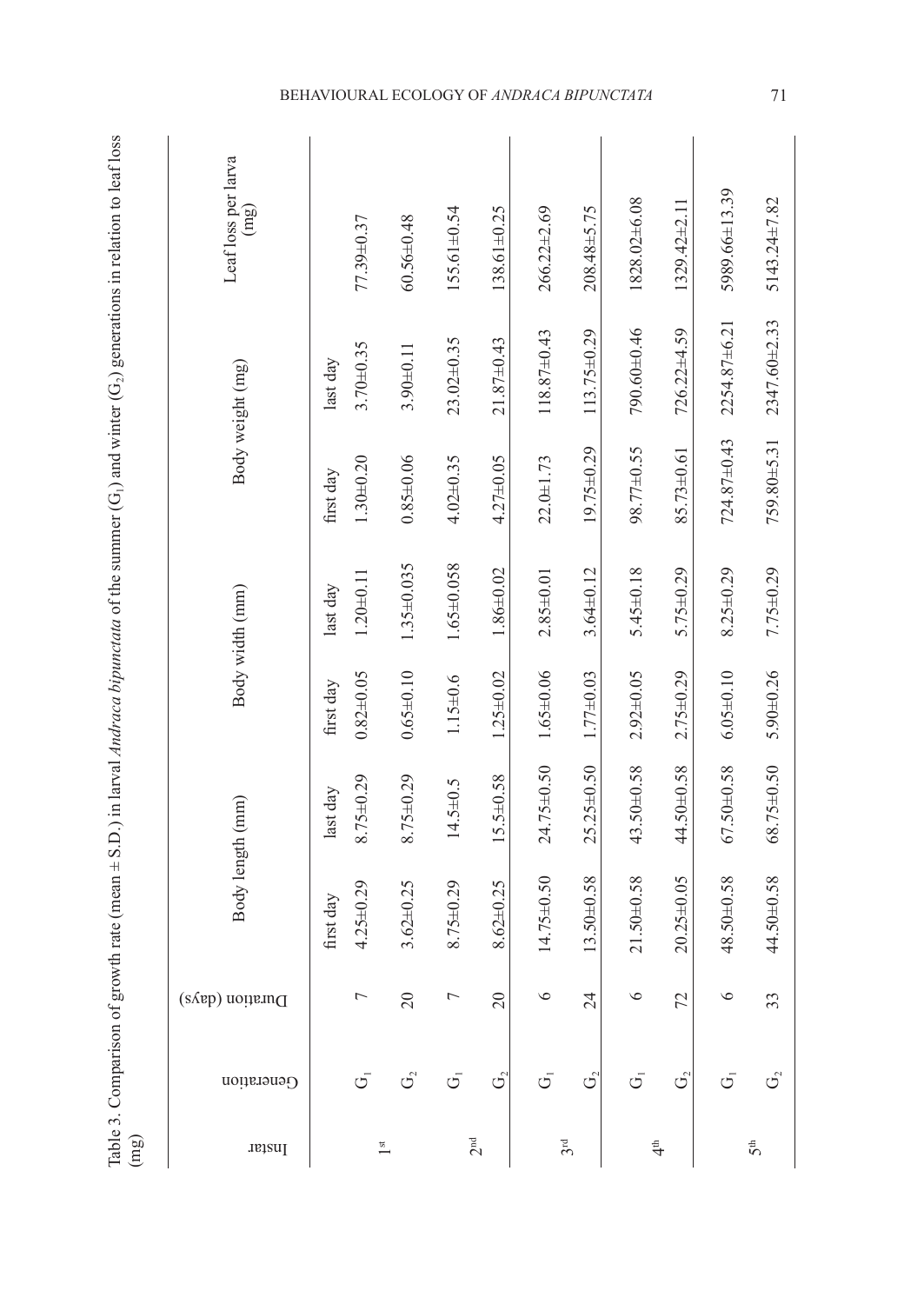cocoon formation at the  $2<sup>nd</sup>$  phase is not properly known as it took place inside the leaf. Examination of the finished cocoon revealed the presence of a similar type of material knitted in the same way as seen at the anterior and posterior end of the cocoon. Complete cocoon formation took about 2.5–6 h in July-August, and 5–13 h in December-May. The longer time taken for cocoon formation by  $G<sub>2</sub>$  larvae is probably mainly due to the low temperature from November to March. We observed that 83% of the cocoons were formed at night and the remaining was formed either in daytime or during both day and night. In most cases, one cocoon was formed by a single larva, but sometimes 2–4 larvae were also seen to form a single cocoon, and these cocoons were larger than the normal ones. On average, a single cocoon was about 29 mm in length, 11 mm in width, and 837 mg in weight. The silken part of the cocoon was brown to dark brown.

**Prepupa.** After completion of cocoon formation, the larva became smaller. The  $G_1$  prepupa metamorphosed into pupa between days 7 and 8, while the  $G_2$  prepupa metamorphosed between days 12 and 16 of cocoon formation.

**Pupa.** The pupa was reddish brown to dark brown. On average, a pupa was about 25 mm in length, 7 mm in width, and 720 mg in weight. The  $1<sup>st</sup>$  and  $2<sup>nd</sup>$  prepupal stages lasted 21–25 and 25–39 days, respectively. The  $G_1$  and  $G_2$  cocoons lasted 28–44 days and 39–59 days, respectively.

**Emergence of adults.** Prior to emergence, *A. bipunctata* produced an alkaline secretion (pH 9.4) to moisten the cocoon wall, usually at a point very close to the pupal head. After a few lateral body movements, the moth emerged from the cocoon. Generally the males emerged first. The newly emerged moths took rest for 15–25 min, with their wings spread horizontally. This was followed by crawling on the terrarium wall for 5–10 min, after which they moved to the tea branches and walls of the flask with water. The adults did not show any sign of feeding and preferred shady, dark places for resting.

**Male moth.** The male moth was dark-rusty in colour, with reddish wing underside. The antennae were dark-brown and bipectinate. Wing expanse and average body weight varied from 4.0 to 4.6 cm and from 359 to 365 mg, respectively. Caudal tufts were provided with fine hair-like processes. The male moths lived shorter (2–3 days) and died soon after copulation.

**Female moth.** The female was pale reddish-brown, with finely pectinate white antennae. Wing expanse varied from 5.1 to 6.0 cm. Average body weight varied from 631 to 663 mg. Average life span of a female moth was 4–6 days. The dark rusty and pale reddish-brown colour of wing helps it to camouflage on dry leaves, by which they can avoid being detected by the predators.

**Food consumption.** Irrespective of instar stages, a larva consumed on average nearly 8317 and 6880 mg tea leaves during  $G_1$  and  $G_2$ , respectively. On average, a larva consumed 260 and 50 mg leaves per day in  $G_1$  and  $G_2$ , respectively (Table 3). However, in total 97122.80 and 83744.28 mg of tea leaves per 20 larvae were lost in  $G_1$  and  $G_2$ , respectively (Table 4), due to differences in duration of individual life stages and larval mortality. No significant difference in leaf loss due to *A. bipunctata* was observed between Chinese and Assamese tea plants (data not shown).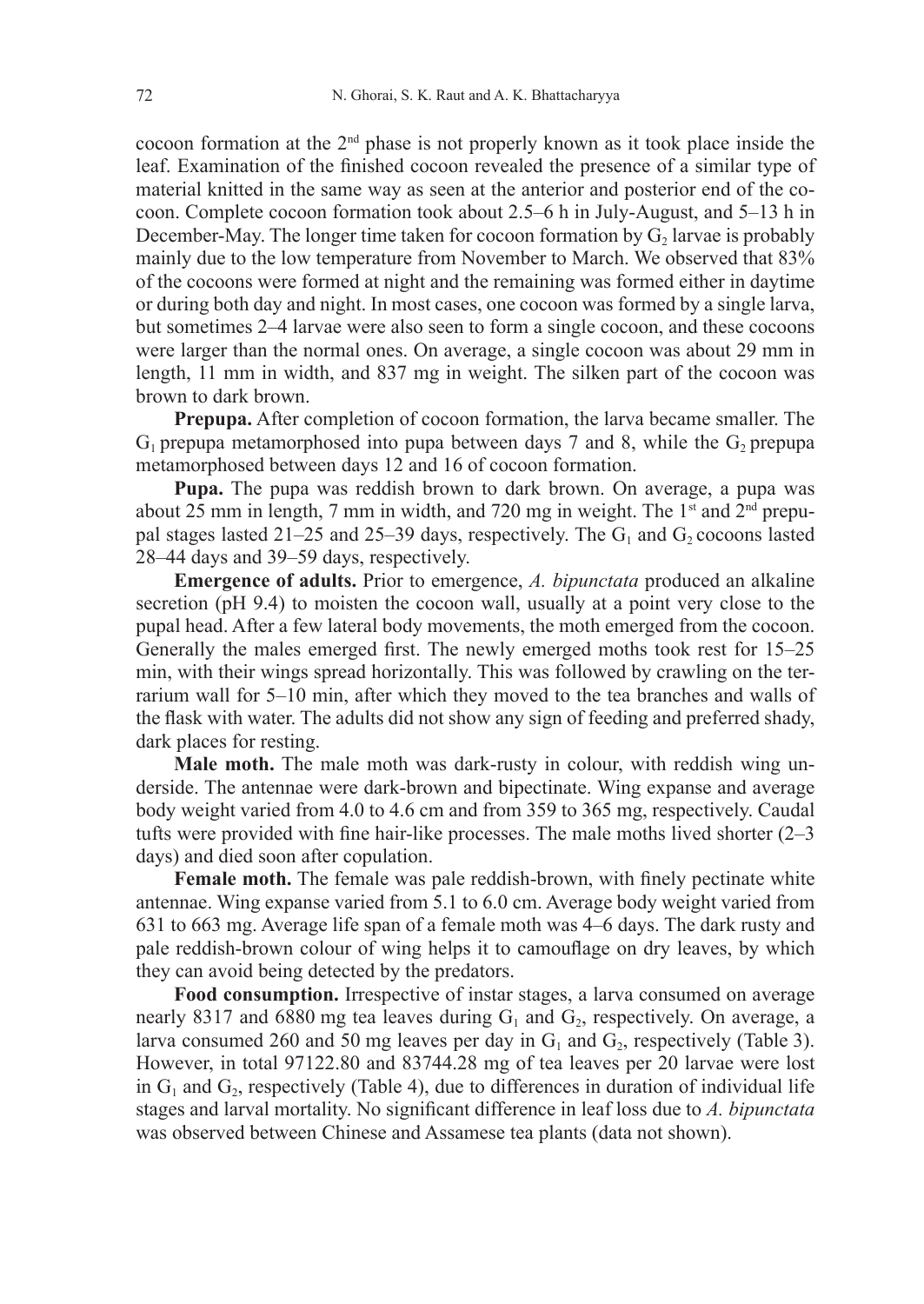|                 | Leaf loss per 20 larvae (mg) |                         |  |  |  |  |
|-----------------|------------------------------|-------------------------|--|--|--|--|
| Instar          | $G_1$ (summer)               | G <sub>2</sub> (winter) |  |  |  |  |
| 1 <sup>st</sup> | 0.00                         | 0.00                    |  |  |  |  |
| 2 <sub>nd</sub> | 124.00                       | 95.24                   |  |  |  |  |
| 3rd             | 2010.00                      | 1804.42                 |  |  |  |  |
| 4 <sup>th</sup> | 19712.00                     | 13421.25                |  |  |  |  |
| 5 <sup>th</sup> | 77085.00                     | 68423.37                |  |  |  |  |
| Total           | 97122.80                     | 83744.28                |  |  |  |  |

Table 3. Loss of tea leaves due to feeding of *Andraca bipunctata* (the initial number of larvae was 20, but it gradually decreased during the experiment due to larval mortality)

#### *Field observations*

**Host plants.** Occurrence of *A. bipunctata* was noted on cultivated tea shrubs of two varieties: *Camellia sinensis* var. *sinensis* (Chinese variety) and *C. sinensis* var. *assamica* (Assamese variety). Moreover, this species was also recorded on *C. japonica* and *C. drupifera* in adjacent areas.

**Population density.** The mean numbers of eggs, larvae (all instar stages jointly) and pupae (based on the number of cocoons) noted per plant during the present study are shown in Fig. 1. Larval morphs irrespective of instar stages were found almost throughout the year. However, larval density per infested plant varied with seasonal climatic factors (Fig. 2).

**Natural enemies.** The fungus *Paecilomyces tenuipes* (Peck) Samson attacked pupae and they died within a fortnight. Mortality rate of *A. bipunctata* pupae due to infestation by *P. tenuipes* fungus in the Happy Valley Tea Estate reached 20–100% (Ghorai & Bera 1999). The bacterium *Bacillus thuringiensis* (var. *kurustaki*) attacked some larvae and the infected larvae died invariably. Moreover, tachinid flies laid eggs on *A. bipunctata* larvae and the hatched tachinid larvae fed on the flesh of *A. bipunctata* larvae. Garden lizards [*Calotes versicolor* (Daudin)] and several bird species [Red-fronted Babbler (*Stachyris nigriceps* Blyth), Tailed Wren Babbler (*Spelaeornis caudatus* (Blyth), Black-browed Tree Pie (*Dendrocitta frontalis* Horsefield)] fed on adult *A. bipunctata* regularly during sunny days, when they rested on the upper surface of tea leaves.

**Types of damage.** Aggregations of 1<sup>st</sup> and 2<sup>nd</sup> instar larvae on the underside of tea leaves were noted during the study period, and these larvae started feeding from the leaf margin, ultimately devouring the entire leaf and leaving only the veins and venules. The larvae showed preference for tender leaves and twigs. From 3<sup>rd</sup> instar onwards, the larvae started moving to the neighbouring tea branches for feeding, and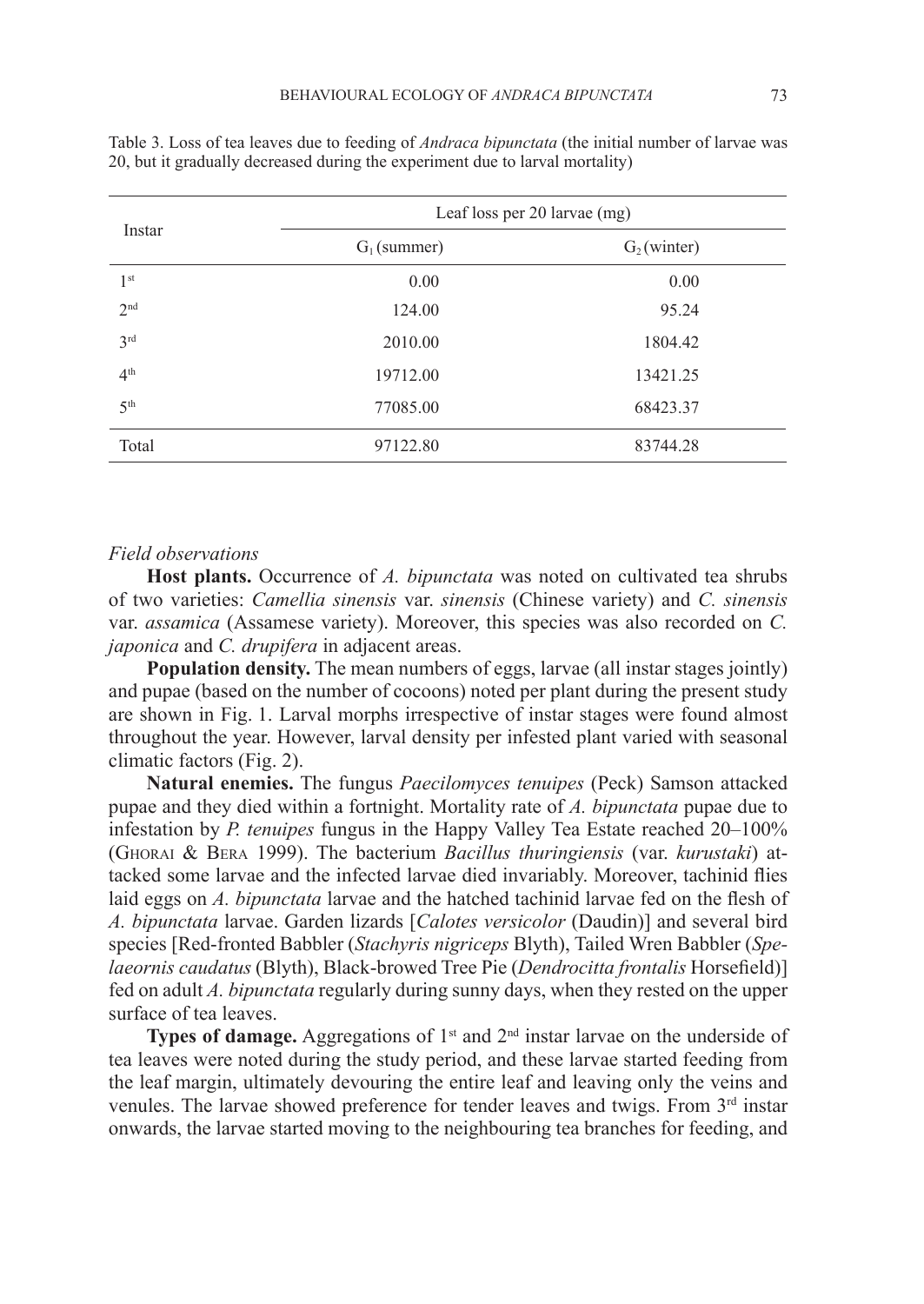

Fig. 1. Annual population dynamics: thickness of dark area indicates population density

frequently changed the plants after eating all leaves. Usually the plants adjacent to the deserted one were selected by the larvae. Owing to stunted growth, the infested plant remained unproductive for nearly 2 years.

# DISCUSSION

In Darjeeling, A. *bipunctata* completed 2 generations annually.  $G<sub>1</sub>$  started in summer (May-June), whereas  $G_2$  started at the onset of winter (August-December).  $G_1$  was usually completed within 93 days, while  $G_2$  took much longer time (on average 276 days). It is evident that the eggs, all larval stages, and  $G_2$  pupae required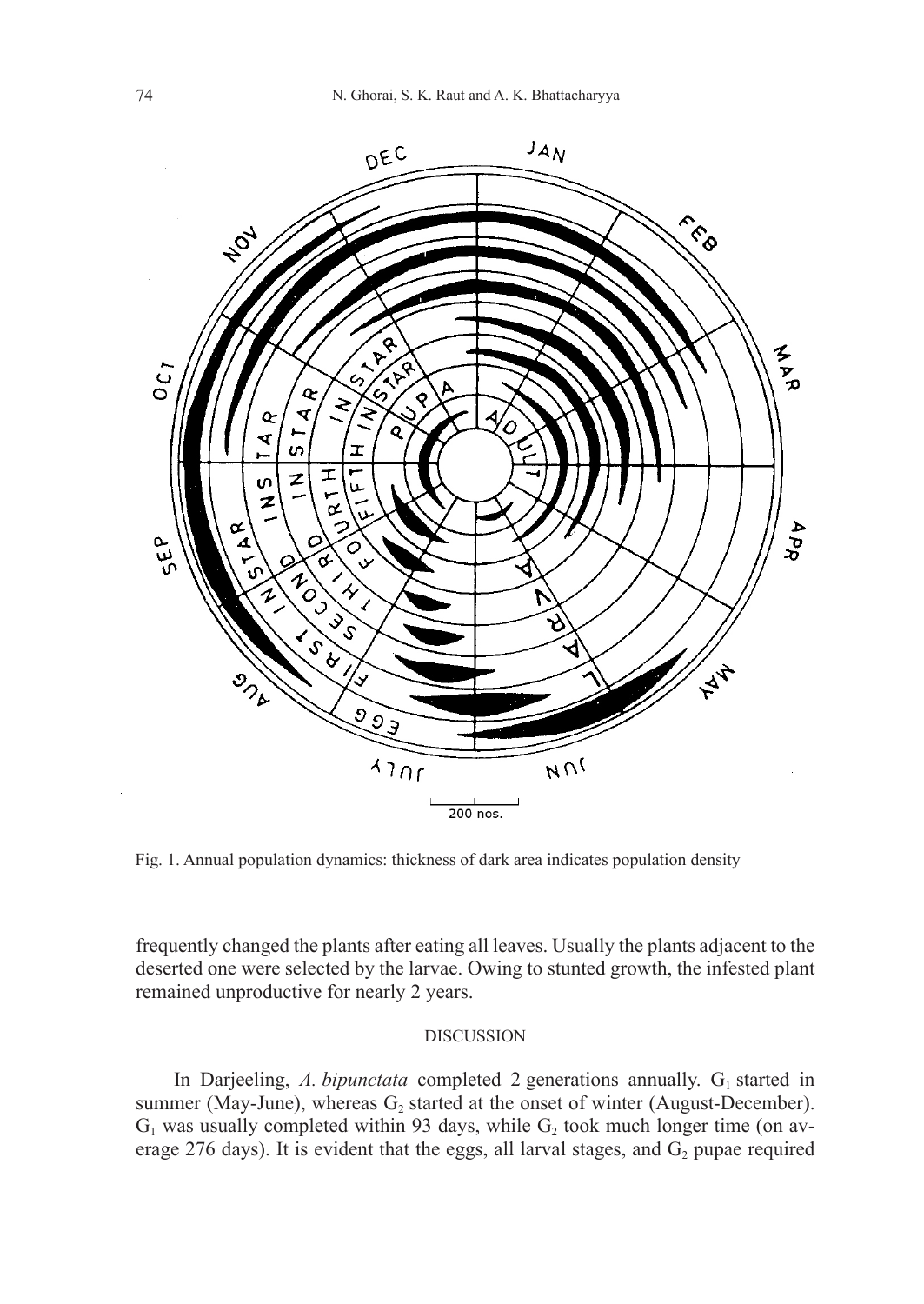

Fig. 2. Larval density per infested plant

22, 13, 13, 18, 66, 27 and 23 days more than those of the  $G_1$  morphs. The life span of  $G_2$  moths was nearly 2 days longer than that of the  $G_1$  moths. Such a remarkable variation in the duration of life stages seems to be due to the influence of prevailing weather conditions. Hatching and survival rate of eggs and all larval stages were generally higher in the  $G_1$  generation. However, the survival rate of 1<sup>st</sup> instar  $G_2$  larvae was found to be markedly higher than in  $G<sub>1</sub>$  (Table 2).

During  $G_1$  (7 June to 8 September 1991) the area received rainfall on 87 days out of the 94 days, the amount of daily rainfall being between 0.6 and 140.2 mm, while during  $G<sub>2</sub>$ , rainfall was limited to only 64 days out of 276 days (8 September 1991) to 9 June 1992). In contrast to low relative humidity for a few hours of a day during  $G<sub>2</sub>$ , relative humidity throughout  $G<sub>1</sub>$  was 100% for 19–22 h/day, and the overall mean relative humidity was more than 80%. Therefore it seems that the variation in the duration of  $G_1$  and  $G_2$  could be partly due to the effect of relative humidity but mostly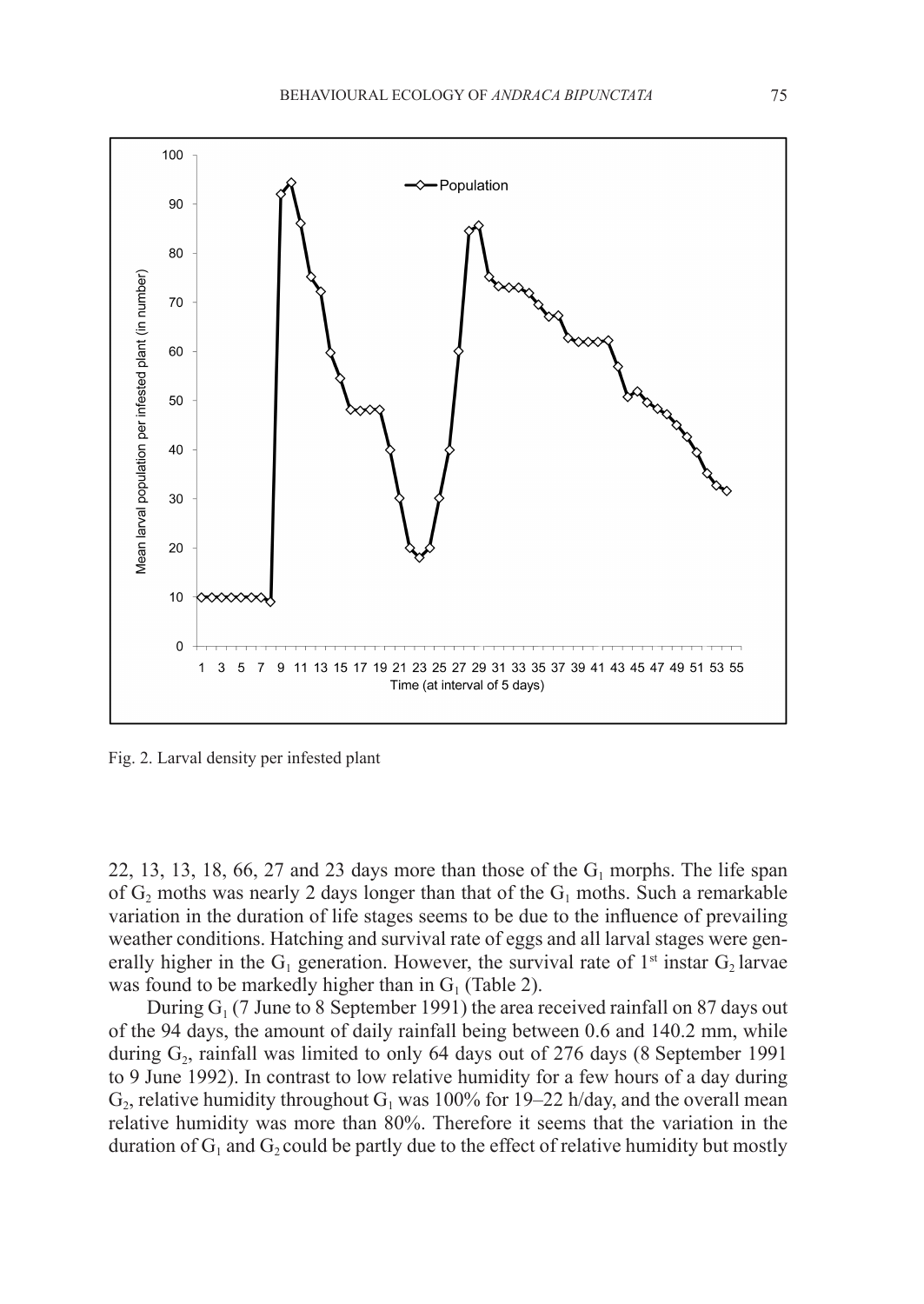to some other factors. During our study, minimum temperature varied from -3.0 to 17.0°C and maximum temperature from 2.0 to 24.0°C. During the summer generation  $(G_1)$ , minimum temperature was 9.0–16.0°C and the maximum temperature was  $14.0-24.0\degree$ C, except a few days when the temperature never dropped below 13 $\degree$ C. By contrast, in the winter generation  $(G_2)$  the temperature was mostly below 7<sup>o</sup>C, and the minimum and maximum temperature was  $-3.0$  to  $14.0^{\circ}$ C and  $3.0$  to  $23.0^{\circ}$ C. respectively. During winter sometimes the minimum temperature fell below 0°C, and the maximum temperature was never higher than 4°C. Since the temperature was higher during  $G_1$  and lower during  $G_2$ , it can be concluded that temperature obviously regulated the developmental processes in *A. bipunctata.* At low temperature, development took a long time but during warmer conditions it was just the opposite. Since in Darjeeling this pest thrived well below 0°C and its morphs were able to complete their development within a relatively shorter time during the warmer period, it is expected that *A. bipunctata* would be able to produce more than 2 generations under favourable conditions. A similar phenomenon was also reported from Jorhat (Assam), where *A. bipunctata* completed 4 generations annually (ANDREWS 1931). At Jorhat, temperature ranges between 25.0 and 32.6°C in summer, and between 10.5 and 24.0°C in winter. This pest was able to complete a generation there within 8, 12, and 22 weeks during summer, pre-winter and winter, respectively (ANDREWS 1931). The pupae required 68–120 days for metamorphosis into adults during cold weather (ANDREWS 1931). It appears that temperature as a key factor that regulates the duration of the life cycle of *A. bipunctata.* Therefore, it is most likely that in the tea gardens where the local meteorological conditions favour producing more than 2 generations, *A. bipunctata* would definitely turn to be a major pest causing serious damage at an equal rate throughout the year.

In spite of completing 4 generations annually in Jorhat (Assam), *A. bipunctata*  was not able to produce more than 2 generations in Darjeeling. Taxonomically, *Andraca* species occurring in the tea gardens of Assam and Darjeeling are conspecific, but ecologically the Assam group is adapted to the warmer weather conditions, while the Darjeeling group is acclimatized to high altitudes. It is yet to be studied whether pests of one such group are able to survive under the conditions occupied by other groups and vice versa. Since *A. bipunctata* occurring in Assam requires 47 days in summer and around 170 days in winter to complete a generation instead of 94 and 276 days required by their conspecific group at Darjeeling, it can be safely concluded that *A. bipunctata* is able to thrive under such extremely variable ecological conditions. In some moth species, either eggs or larvae or pupae are well-adapted to overcome the adverse climatic conditions, but it is interesting to note that in *A. bipunctata*  all the juvenile morphs, i.e. eggs, larvae and pupae, are well-adapted to overcome the adverse climatic conditions. As the adverse climatic conditions in the present study were mostly triggered by low temperature, it is clear that if *A. bipunctata* is accidentally introduced in any tea-growing regions of the world with cold climatic conditions, it would not face any problem in maintaining its generations. In Darjeeling, *A. bipunctata* laid eggs in May-June and August-December, and the duration of the oviposition period was more than double in the winter generation than in the summer generation. This phenomenon is very much related to the number of adult moths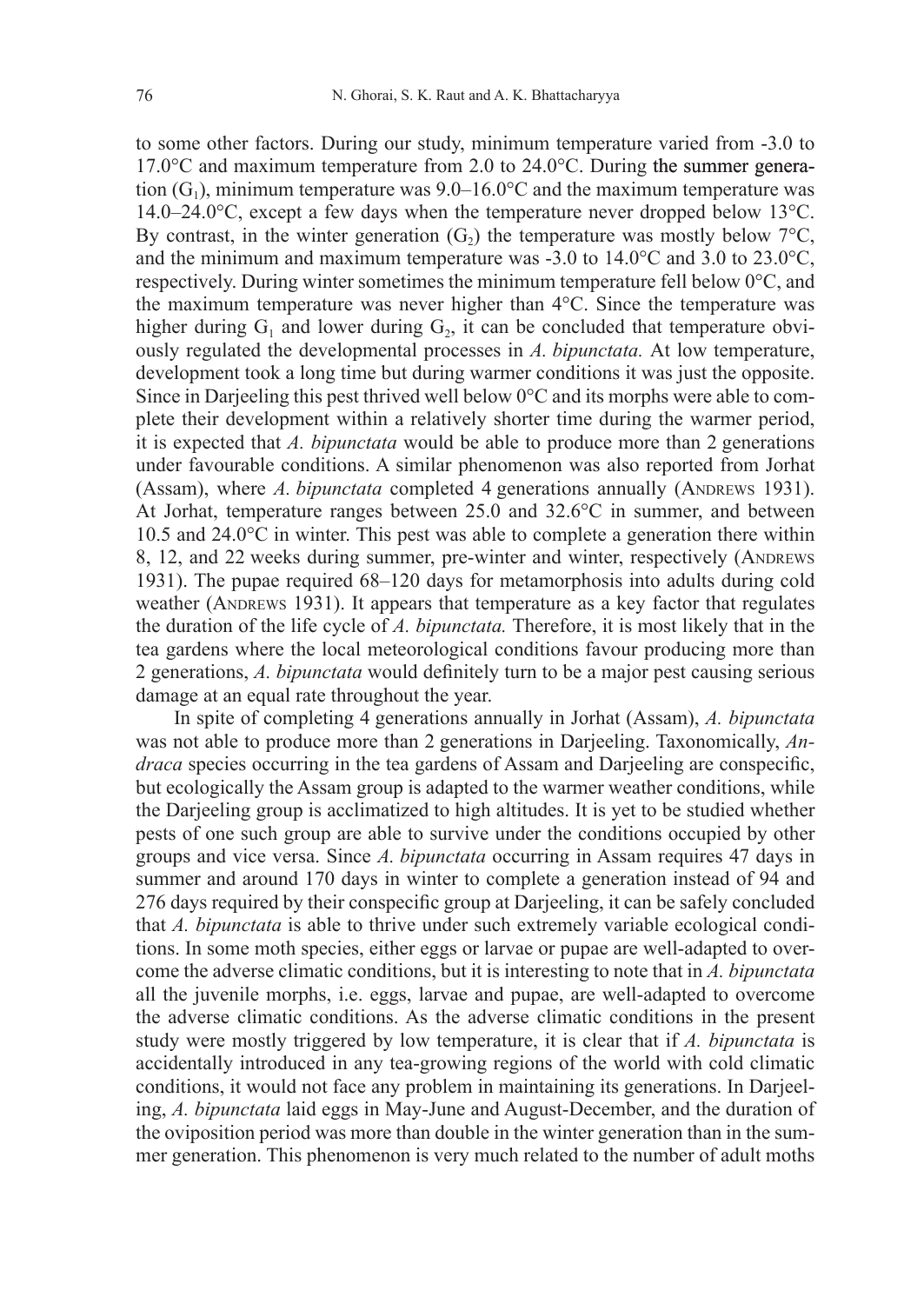taking part in production of eggs in each generation: during the summer generation there is a possibility of getting 18 adults out of every 93 eggs, and the emergence of adults is continued for around 99 days (September-December), in contrast to the appearance of only 9 adults out of 100 eggs during 35 days of emergence in the winter generation. As a result, numbers of eggs, larvae, and pupae are expected to be much higher in summer than in winter.

The larvae of *A. bipunctata* are of serious concern from the economic point of view. Irrespective of time and instar stages, a considerable number of larvae was always found feeding on tea plants during summer (48–93 larvae per plant) and winter (25–67 larvae per plant). The total amount of consumed leaves (Table 4) was also higher in summer (97122.80 mg per 20 larvae) than in winter (83744.28 mg per 20 larvae). Larval size, weight, and total leaf loss did not differ depending on tea variety (Chinese vs. Assamese, data not shown), although the affinity of a species to a particular host plant is well-documented (KUMATA 1993). Experimentally it was observed that total leaf loss was not only due to the amount of tea leaves consumed by all larval stages but also to the loss of leaves falling due to feeding. The amount of such losses, sometimes, reached close to 50%. The overall effect of feeding could also be partly accountable to the growth retardation of infested tea plants.

Tea gardens situated on Darjeeling hills are famous for production of Darjeeling Tea, which is in heavy demand all over the world. Misty weather, heavy rainfall and cold climatic conditions help in the maintenance of certain characteristic attributes of Darjeeling Tea. Happy Valley Tea Estate is one of the very few tea gardens that have adopted the policy of using only organic manures and biopesticides for production of *bio-tea.* Since even very small traces of pesticides in tea reduce its commercial value in the foreign market, most tea gardens of Darjeeling have undertaken the policy of not using any inorganic pesticides. The climatic factors are definitely a prerequisite for production of best quality tea but it is also equally true that these factors do not pose any threat to *A. bipunctata* for continuation of any of its 2 generations. In an effort to survive in such adverse climatic conditions, all life stages in general and  $G<sub>2</sub>$ individuals in particular follow '*making-the-best-of-the-worst-situation'* strategy and somehow manage to survive by lengthening the duration of each stage. Keeping this in mind, it is necessary to formulate and introduce strict control measures to check their further population growth. Since the application of inorganic pesticides is not desirable because of their health, environmental, as well as commercial implications, emphasis should be given on bio-control measures. It is noted that damages to the plants were exclusively caused by larvae, since the adults hardly caused any damage. Lizards and birds preyed on the adults but full-fledged control by these agents does not seem to be effective. The adults also enjoy the advantage of not being detected because of the highly developed camouflaging skills. Caterpillars forming clusters on upper leaf surface could not be detected because of the bushy nature of tea plants.

Several researchers (SHIMADA 1980; TAMAKI et al. 1980; HORIKAWA et al. 1986; HIYORI et al. 1986; OTAISHI et al. 1991) worked on the pheromone-related control measures of another important pest of tea, smaller tea tortrix moth (*Adoxophyes* sp.) but to date no exclusive study on *Andraca bipunctata* has been carried out. In our opinion, *A. bipunctata* can be most effectively controlled by the judicious use of the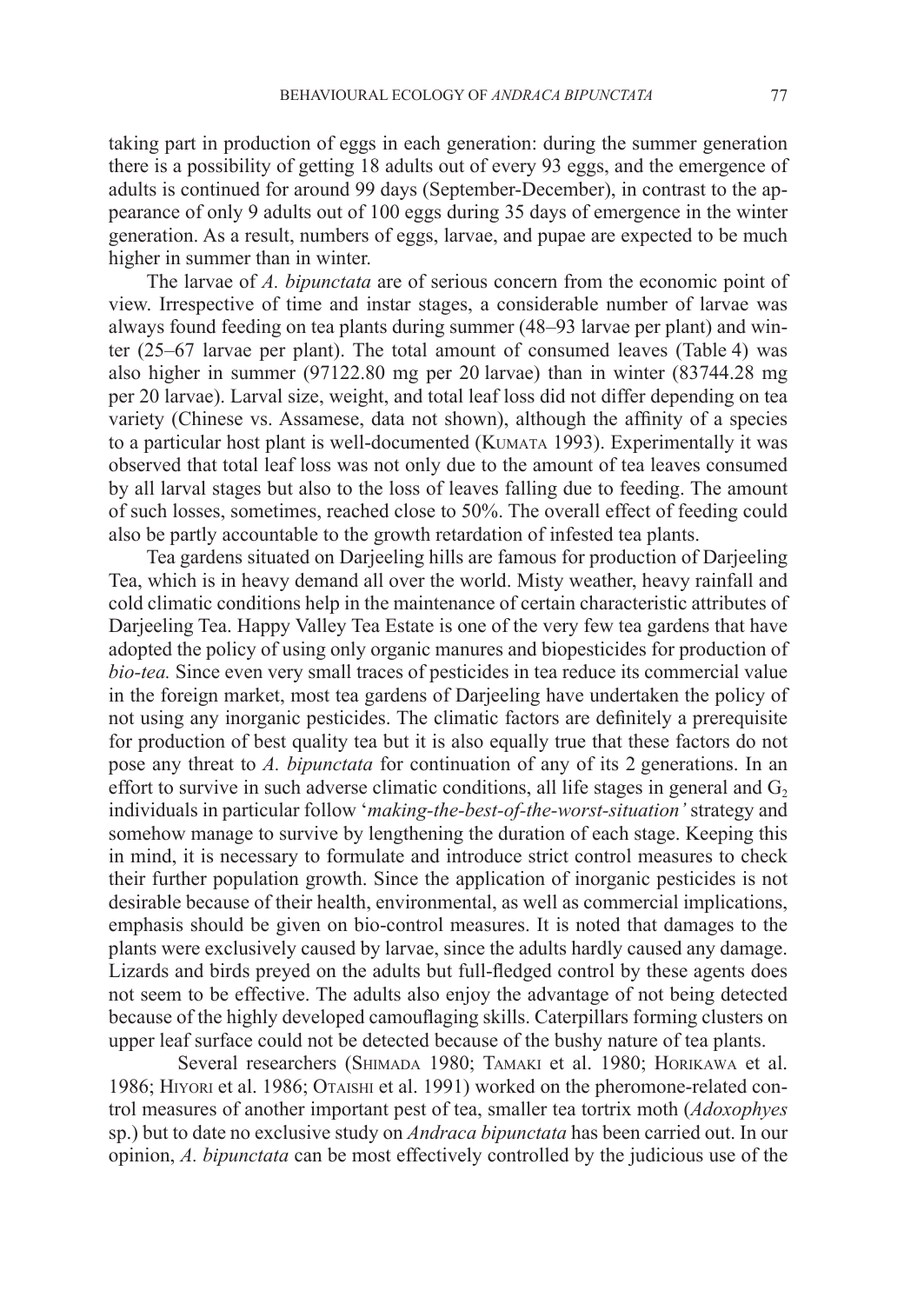fungus *Paecilomyces tenuipes* (Peck) Samson. The fungus is known to have a 100% efficient control measure performance (Ghorai & Bera 1999).

**Acknowledgements**: We appreciate the assistance offered by Dr S. Sheela, Mr Amitava Roy, and Mr Sunando Mukherjee of the Zoological Survey of India, Calcutta, and Mr Bikash Ghorai of Y.S. Palpara Mahavidyalaya for their help during the preparation of the manuscript. Support provided by the Happy Valley Tea Estate authority is also gratefully acknowledged. A.K.B. thanks the Principal, Y. S. Palpara Mahavidyalaya, for providing necessary facilities.

### **REFERENCES**

- ANDREWS E. A. 1921. A preliminary pest calendar for the tea districts of north-east India. O. J. Indian Tea Assoc. 13: 149–167.
- ANDREWS E. A. 1931. Caterpillar pests of the tea plant, and of green manure plants and shade trees in use of tea estates. Q. J. Indian Tea Assoc. 19: 189–202.
- BANERJEE B. 1983. Arthropod accumulation on tea in young and old habitats. Ecol. Entomol. 8: 117–23.
- Das G. M. 1956a. New psychids (Lep. Psychidae) from Assam. Ann. Mag. Nat. Hist. 9: 186–190.
- Das G. M. 1956b. Psychidae (Lepidoptera) on the tea in north-east India. Ann. Mag. Nat. Hist. 9: 569–576.
- Das G. M. 1965. Pests of tea in north-east India and their control. Tea Research Association, Tocklai Experimental Station, Cinnamara, Assam, India. Memorandum No. 27.
- Ghorai N. 1992. Ecology of the tea pest *Andraca bipunctata* (Walker) (Insecta: Bombycidae). PhD thesis, University of Calcutta.
- Ghorai N., Bera S. 1999. Occurrence of an entomopathogenic fungus *Paecilomyces tenuipes* (Peck) Samson (Deuteromycetes: Moniliaceae) on the tea bunch caterpillar *Anadraca bipunctata* (Walker) (Lepidoptera: Bombycidae). Sci. Cult. 65: 323–324.
- Hainsworth E. 1952. Tea pests and diseases and their control. Heifer and Sons, Cambridge.
- HIYORI T., KAINOH Y., NINORNIYA Y. 1986. Wind tunnel tests on the disruption of pheromonal orientation of the male smaller tea tortrix moth, *Adoxophyes* sp. (Lepidoptera: Tortricidae). I. Disruptive effect of sex pheromone components. App. Entomol. Zool. 21: 153–158.
- Horikawa T., Shiratori C., Suzuki T., Sone K., Muramatsu M. 1986. Evaluation of sake-lees bait as an attractant for the smaller tea tortrix moth (*Adoxophyes* sp.) and tea totrix moth (*Homona magnanima* Diakonoff). Jap. J. App. Entomol. Z. 30: 27–34 (in Japanese with English abstract).
- Kumata T. 1993. A contribution to the knowledge of the Malayasian Lithocolletinae (Gracillariidae, Lepidoptera), with a revision of Indian *Cameraria* associated with Leguminosae. Ins. Mats. 48: 1–85.
- Otaishi M., Uchijima J., Yamamoto A. 1991. Relationship between aerial concentration of a synthetic sex pheromone component and mating in the disruption field of the smaller tea tortrix, *Adoxophyes* sp. (Lepidoptera: Tortricidae). Jap. J. App. Entomol Z. 35: 207–212 (in Japanese with English abstract).
- Panigrahi A. 1998. Effect of relative humidity on the eggs of the tea pest, *Andraca bipunctata*  Walker (Lepidoptera: Notodontidae). Bangladesh J Zool. 26: 103–105.
- Panigrahi A. 1999. Status of larval population and damage to tea of *Andraca bipunctata* Walker (Lapidoptera: Notodontidae) at Darjeeling Himalayan region. Ecol. Environ. Conserv. 5: 111–113.
- Panigrahi A. 2007. Effect of relative humidity on hatching of eggs of the tea pest *Andraca bipunctata* Walker (Lepidoptera: Notodontidae). Indian Biol. 39(2): 9–11.